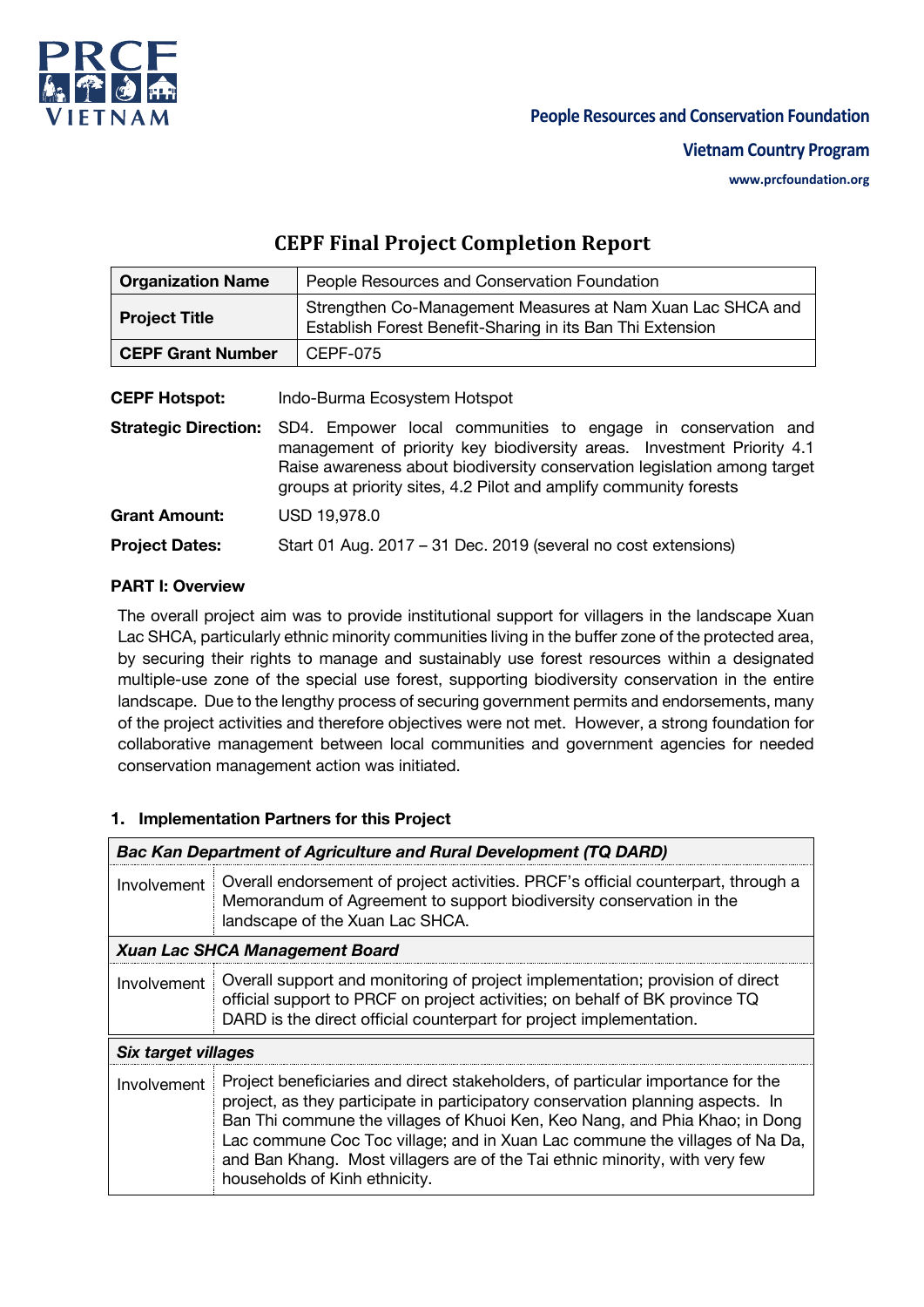#### **2. Overall project results/ impact**

#### **Project results**

This project unfortunately suffered a number of great delays due to the the lengthy and noneforthcoming endorsements and permits needed from Bac Kan province departments. Approvals to proceed with project activities, under a reduced timeframe, level, and number of activities was finally received in early 2019. The project thus only started core implementation in 2019 although not being able to meet all items in the project proposal, as stated below:

Activities completed by closing date 31 Dec. 2019

- 1. Mapped Ban Thi extension to Nam Xuan Lac, defining conservation, restoration, and sustainable harvest areas. Completed.
- 2. Established foundation and principles for a participatory monitoring system to keep track of non-timber forest product harvests. Completed
- 3. Nam Xuan Lac SHCA Five-Year Conservation Management Strategy and Action Plan to support biodiversity conservation and sustainable use of forest resources. Completed.

Activities completed by closing date 31 Dec. 2019

4. Estimated carrying capacities for each *A. xanthioides* and *A. melaccensi* in areas defined for sustainable harvests and define participatory harvesting regulations. Not completed.

This was not completed due to the lack of time accomplish the task, given the seasonality of harvests and one year timeframe remaining available for technical implementation.

5. 2018-2019 and 2019-2020 XLCA Operational Management Plans to support biodiversity conservation and sustainable use of forest resources. Note completed.

The strategic planning sequence and operational measures for protected area conservation management were changed by the central government. The Bac Kan government therefore suggested that the project should concentrate on producing the Five Year Plan instead of One Year Plans, and that once the longer term plan is in place, annual plans would be produced by the protected are management board (although beyond the present project timeframe).

6. Key priority activities in the 2018-2019 plan implemented, and key priority activities in the 2019-20 plan started with direct involvement of local communities. Not completed.

As per Item 2, above, the conservation management plans sequence were adjusted to accommodate Bac Kan's request for a Five Year Plan instead of annual plans. One year prescriptions were defined as to what the present project would provide, but mostly describing what additional conservation management prescriptions would be needed within five-years.

Other than the above, the project was able to involve and encourage households from each of the six target villages into working together for conservation purposes, and with the Nam Xuan Lac SHCA Management Board, in a participatory manner, towards the production of key conservation management and planning documentation.

#### **Project impacts**

Project impacts include the bolstering of interest by local communities and government authorities into working together for the management of Ban Thi/ Xuan Lac forests for both conservation (within the protected area boundaries) and sustainable harvest of non-timber forest products (within external buffer zones to the protected area).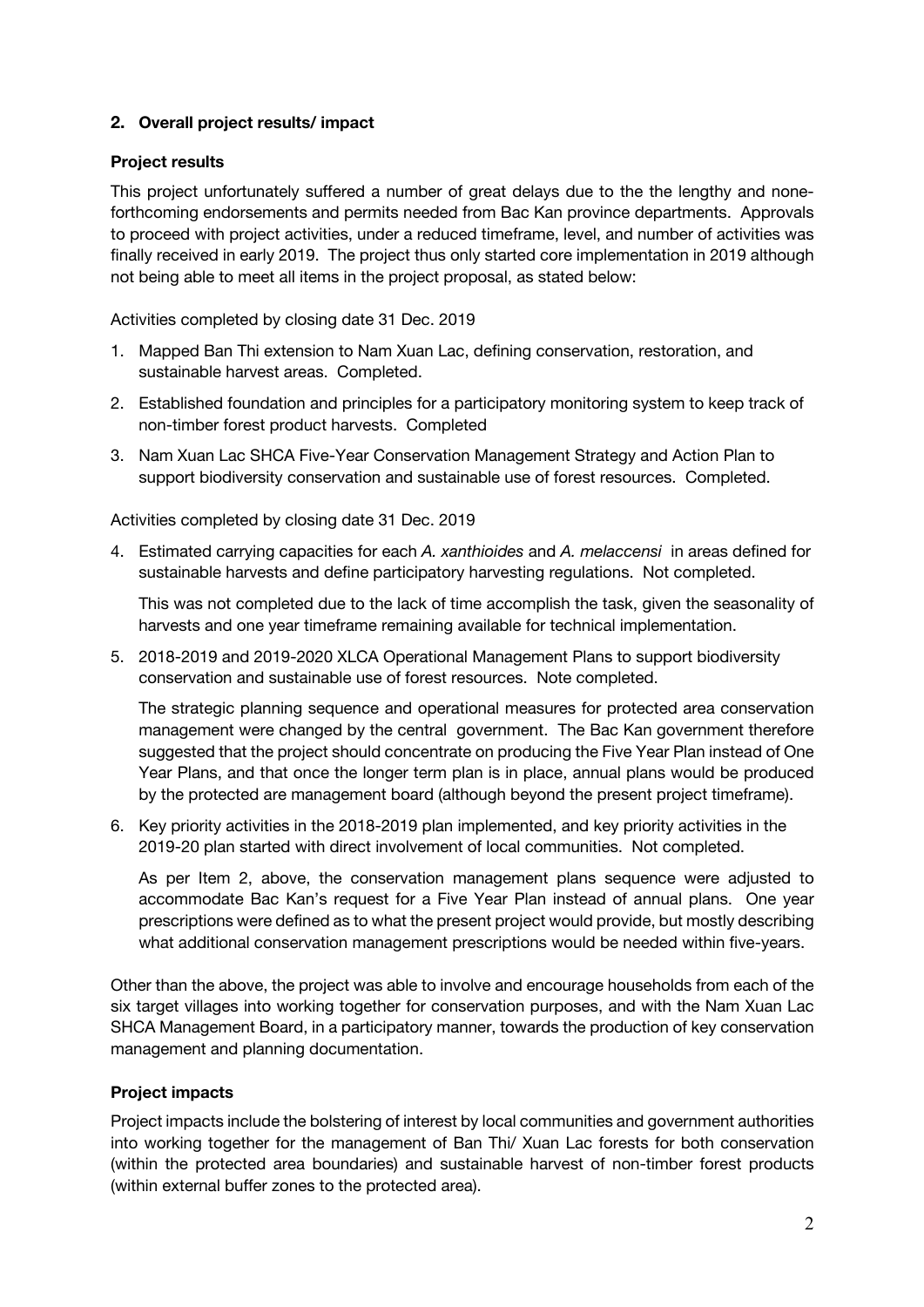#### **Project results** *(documentation)*

- Map of Xuan Lac SHCA with Ban Thi extension, defining conservation, restoration, and sustainable harvest areas, produced in a participatory manner between local communities and relevant local government officials
- Conservation Needs Assessment to the Xuan Lac SHCA, produced through a participatory workshop including 18 participants from local villages and three government officials;
- § Five-Year 2019-2024 Conservation Management Plan for the Xuan lac SHCA, produced through a participatory workshop with representatives of six villages, Xuan Lac SHCA, and Bac Kan DARD.
- § Guidelines for the conduction of Conservation Needs Assessment, so that Nam Xuan Lac SHCA officials can carry out such assessments on a bi-annual basis, updating the status of conservation at the site, and the corresponding Five-Year Conservation Management Plan.

#### **3. Actual progress towards the overall project goal**

| Overall project aim                                                                                                                                                                                                                                                                                                                                                                             | Summary of actual progress towards this goal                                                                                                                                                                                                                                                                                                                                                       |  |
|-------------------------------------------------------------------------------------------------------------------------------------------------------------------------------------------------------------------------------------------------------------------------------------------------------------------------------------------------------------------------------------------------|----------------------------------------------------------------------------------------------------------------------------------------------------------------------------------------------------------------------------------------------------------------------------------------------------------------------------------------------------------------------------------------------------|--|
| The biodiversity of the Nam Xuan Lac<br>Species and Habitat Conservation Area<br>(XLCA) landscape is better conserved, and<br>the livelihoods of the ethnic minority<br>communities which live in the XLCA buffer<br>zone are supported, through securing their<br>rights to manage and sustainably use forest<br>resources within a designated multiple-use<br>zone within the protected area. | Although the project worked closely with the<br>communities of six villages in the Nam Xuan Lac<br>SHCA landscape, and was able to start a<br>participatory process for conservation needs and<br>management in the protected area landscape, the<br>project was not able to secure rights to manage<br>sustainably forest resources within designated<br>multiple-use zones, due to lack of time. |  |

### **4. Success/ challenges of the project toward achieving its overall goal**

Although the project was unable to fulfill most of its the most significant success of the project is that of initiating a participatory process for the defining of conservation needs and management options in the conservation landscape (comprising the conservation area and its surrounding buffer zone).

### **5. Unexpected impacts (positive or negative)**

An unexpected positive impact of the project is the interest of local communities to participate into conservation management aspects of biodiversity in the landscape, both inside and outside the protected area. Also, concerned government authorities showed great interest in collaborative management possibilities.

Unexpected negative impacts where those caused by delays in provincial government endorsement and permit for project implementation. Interestingly, the project encountered rejection from the Bac Kan Forest Protection Department (BK FPD), but acceptance by the Bac Kan Department of Agriculture and Rural Development (BK DARD); the project main counterpart was BK DARD.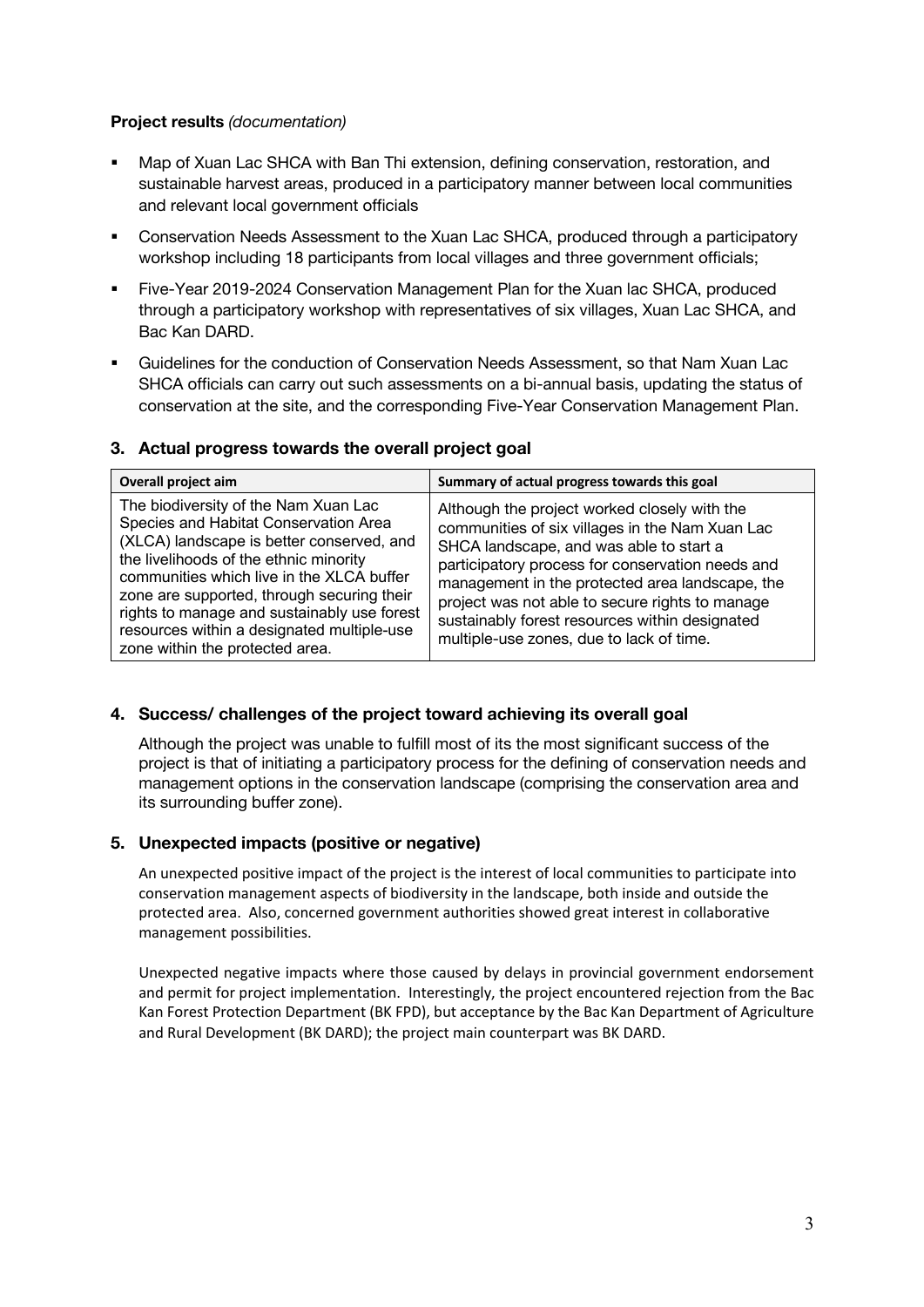### **PART II: Project Objectives and Activities/Deliverables**

#### **6. Project objectives and progress**

#### **Objective 1:**  Local communities have strengthened representation and participation on the XLCA Management Board, including the Ban Thi extension multiple-use zone. Villages have greater involvement in management decision-making regarding the reserve.

| <b>Activity description</b>                                                                                                                                                                                                                     | Deliverable(s)                                                                                                                                           | Summary of actual progress/results for activity                                                                                                                                                                                                                                                                                                                                         |
|-------------------------------------------------------------------------------------------------------------------------------------------------------------------------------------------------------------------------------------------------|----------------------------------------------------------------------------------------------------------------------------------------------------------|-----------------------------------------------------------------------------------------------------------------------------------------------------------------------------------------------------------------------------------------------------------------------------------------------------------------------------------------------------------------------------------------|
| <b>Activity 1.1</b> Advocate representation of local communities<br>in the XLCA Management Board, specifically for village<br>representatives from Xuan Lac, Ban Thi, and Don Lac<br>communes.                                                  | <b>XLCA Management Board</b><br>restructured through<br>decision of provincial<br>authority.                                                             | Although the project was not able to further the<br>restructuring of the Xuan Lac SHCA Management Board,<br>prompting of community memberships in the management<br>board took place,                                                                                                                                                                                                   |
| Activity 1.2 Strengthen the roles and functions of local<br>community representatives, by providing training on<br>grassroots democracy, self-reliance, and participation,<br>recognized by the provincial government and local<br>communities. | Seven training workshops<br>involving 90 participants<br>(~20 trainees) held.                                                                            | Four training workshops took place during the course of the<br>project, for conduction of Conservation Needs Assessment,<br>production of Five-Year Conservation Management Plan.<br>Two additional workshops took place for mapping of<br>conservation and development zones in the landscape, and<br>to promote a unified approach in to conservation<br>management in the landscape. |
| Activity 1.3 Promote acknowledgement of the XLCA co-<br>management initiative by national policy-makers, with Xuan<br>Lac/Ban Thi initiatives included in co-management policy<br>dialogue with similar initiatives implemented by PRCF.        | One screen presentation<br>prepared/ and two policy<br>discussions conducted with<br>VNPPA, PanNature, and<br><b>Vietnam Forestry</b><br>Administration. | This item was not fulfilled.                                                                                                                                                                                                                                                                                                                                                            |
| <b>Activity 1.4</b> Promote a unified understanding between the<br>XLCA Management Board and community representatives<br>on common biodiversity threats, solutions, and sustainable<br>harvesting methods to target NTFPs.                     | Two stakeholder workshops<br>organized with at least 40<br>participants. Outputs<br>documented in workshop<br>minutes.                                   | One workshop to encourage a unified and participatory<br>approach into conservation management of the Xuan Lac<br>SHCA and its buffer zone forests was conducted, with<br>participants from six local villages and members of the Xuan<br>Lac SHCA Management Board.                                                                                                                    |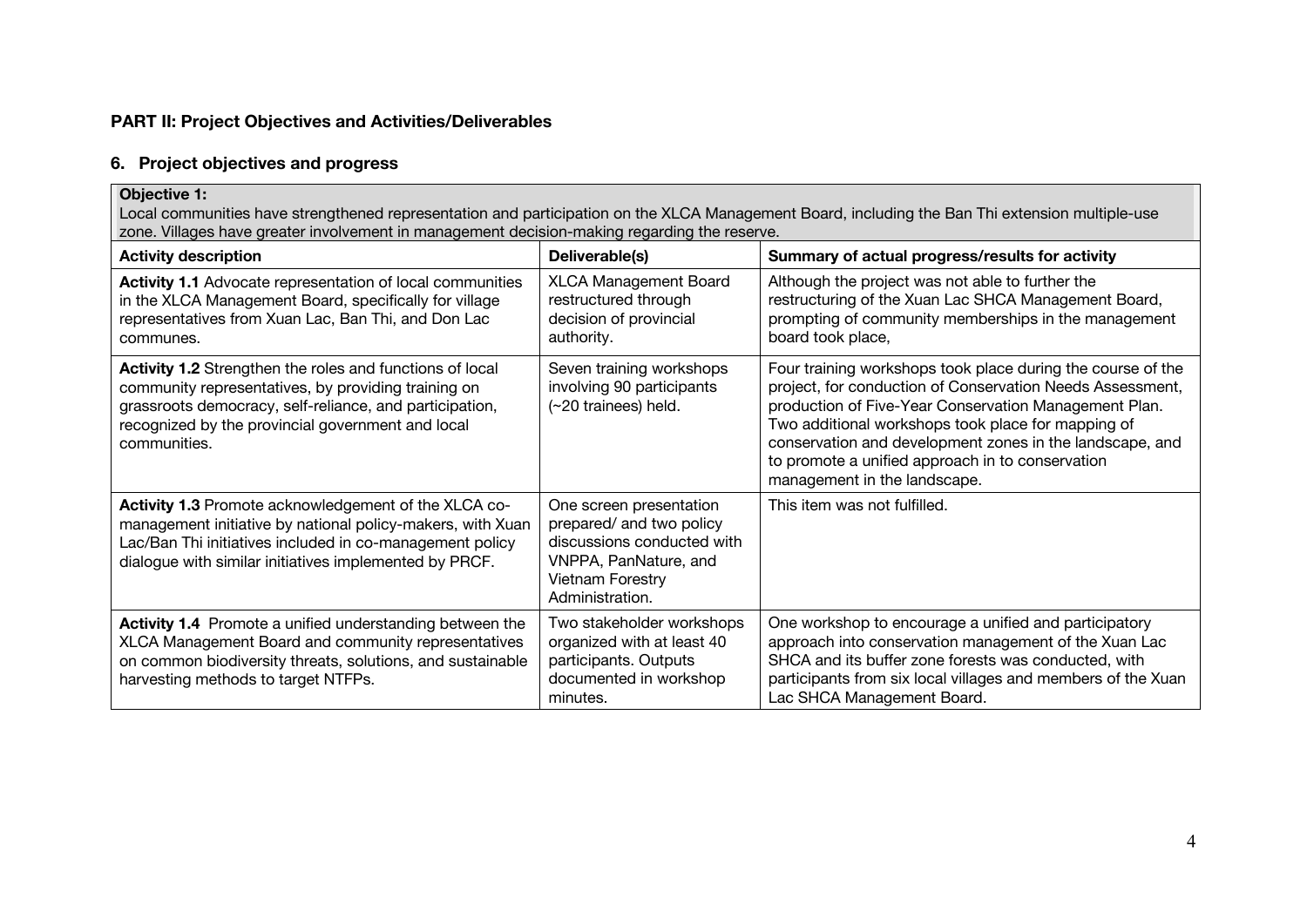#### **Objective 2:**

A multiple-use zone has been established within the Ban Thi extension to XLCA, for co-management and sustainable harvesting of non-timber forest products (NTFPs) (particularly *Amomum xanthioides* and *Alpinia malaccensis*/*Alpinia latilabris*) by the local communities.

| <b>Activity description</b>                                                                                                                                                                                                                                                                       | Deliverable(s)                                                                                                                   | Summary of actual progress/results for activity                                                                                                                                                                                            |
|---------------------------------------------------------------------------------------------------------------------------------------------------------------------------------------------------------------------------------------------------------------------------------------------------|----------------------------------------------------------------------------------------------------------------------------------|--------------------------------------------------------------------------------------------------------------------------------------------------------------------------------------------------------------------------------------------|
| Activity 2.1 Map the Ban Thi extension to Nam Xuan Lac,<br>defining target areas for sustainable harvest of NTFPs, and<br>areas of strict conservation of the natural resources,<br>including information about forest quality, extent of intact<br>forests, and of areas in need of restoration. | Maps produced, including<br>management zones, and<br>forest condition.                                                           | Maps of the Xuan Lac SHCA and its buffer zone forests were<br>produced on the basis of a training workshop to identify<br>biophysical boundaries, and thereafter drafting of maps<br>depicting land-use management areas in the landscape. |
| Activity 2.2 Estimate the sustainable harvesting limits for<br>each of A, xanthioides and A, melaccensis/A, latilabris in<br>areas defined for sustainable harvests, and establish<br>participatory harvesting regulations, approved by the XLCA<br>management board.                             | Sustainable harvesting<br>limints estimated for<br>selected species.<br>Community-defined<br>harvesting regulations<br>approved. | This item was not fulfilled, although the idea was discussed<br>with local communities, for future definition.                                                                                                                             |
| <b>Activity 2.3</b> Establish a participatory monitoring system to<br>keep track of NTFPs within XLCA, and pilot a levy-<br>collection system to ensure that an agreed percentage of<br>harvests returns to the protected area to support<br>conservation management needs.                       | Participatory monitoring<br>protocols document agreed.<br>Levy-collection system<br>piloted and documented.                      | This item was not fulfilled, but members of local<br>communities interested in participating in the monitoring of<br>NTFP harvests were identified, and preliminary monitoring<br>modalities discussed.                                    |

#### **Objective 3:**

A participatory 5-year Action Plan and the first two Operational Management Plans for XLCA and its Ban Thi extension multiple-use zone have been developed, to support biodiversity conservation and sustainable natural resources management.

| <b>Activity description</b>                                                                                                                                                                                                                                                                  | Deliverable(s)                                                           | Summary of actual progress/results for activity                                                                                                                                                                                                                                                                                                    |
|----------------------------------------------------------------------------------------------------------------------------------------------------------------------------------------------------------------------------------------------------------------------------------------------|--------------------------------------------------------------------------|----------------------------------------------------------------------------------------------------------------------------------------------------------------------------------------------------------------------------------------------------------------------------------------------------------------------------------------------------|
| Activity 3.1 Facilitate production of 5-year Conservation<br>Management Strategy and Action Plan to support<br>biodiversity conservation and sustainable use of forest<br>resources developed with stakeholder communities, and<br>promoted for adoption by by the XLCA Management<br>Board. | 5-year Conservation<br>Management Strategy and<br>Action Plan developed. | A Five-Year (2019-2024) Conservation Management Plan/<br>Strategy was produced through a participatory workshop<br>involving members of the local communities, Xuan Lac<br>SHCA management Board, and provincial DARD. An initial<br>step to prepare the plan was to conduct a Conservation<br>Needs Assessment and definition of a SWOT strategy. |
| Activity 3.2 Facilitate production of 2017-18 and 2018-19<br>Operational Management Plans (OMPs) to support                                                                                                                                                                                  | 2018 OMP facilitated, 2019<br>OMP facilitated.                           | This item was not fulfilled.                                                                                                                                                                                                                                                                                                                       |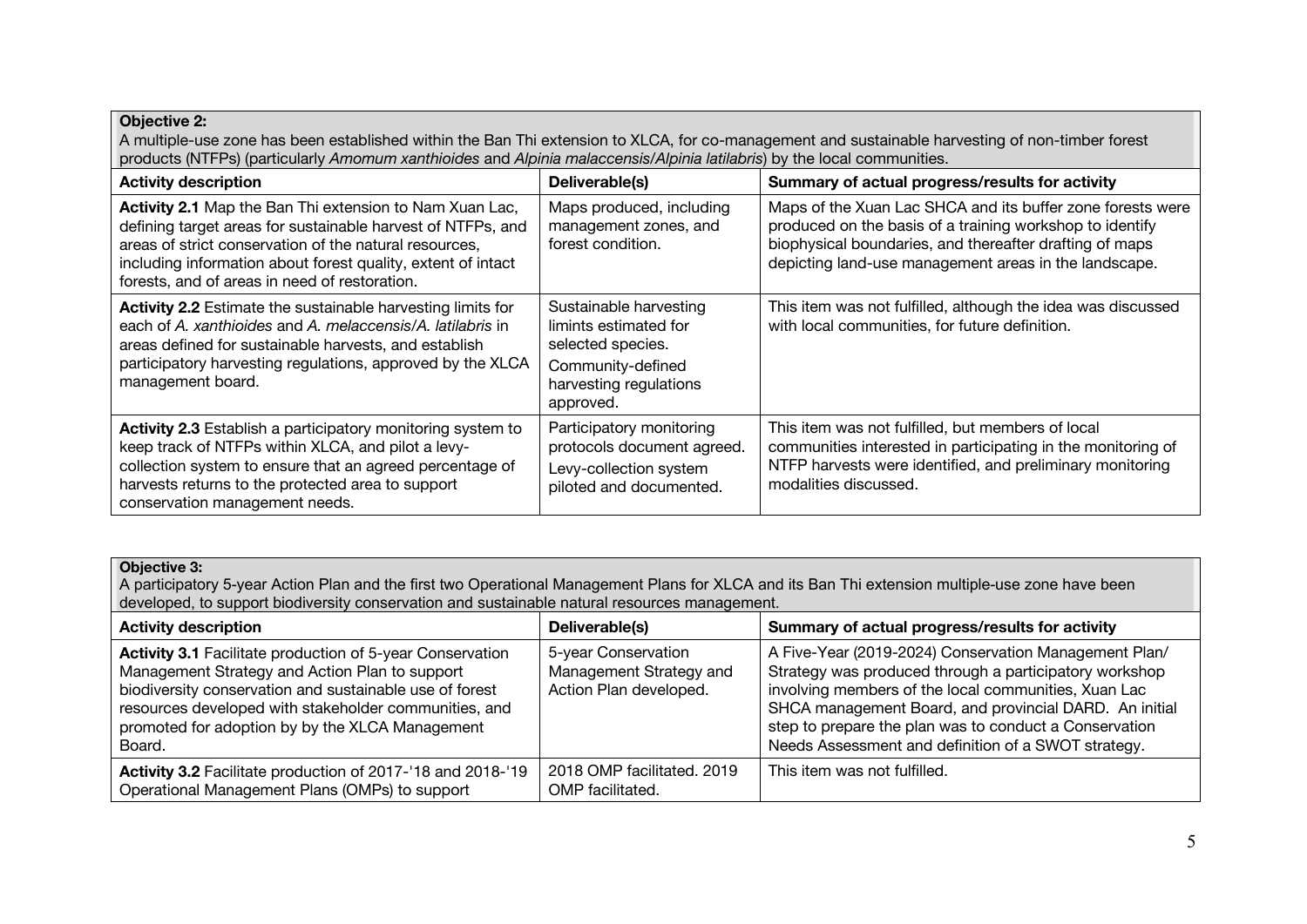| biodiversity conservation and the sustainable use of forest<br>resources, promoted for adoption with stakeholder<br>communities and the XLCA Management Board.                                                            |                                                                                                                  |                                                                                                                                                                                                                                                                                                                                                                                |
|---------------------------------------------------------------------------------------------------------------------------------------------------------------------------------------------------------------------------|------------------------------------------------------------------------------------------------------------------|--------------------------------------------------------------------------------------------------------------------------------------------------------------------------------------------------------------------------------------------------------------------------------------------------------------------------------------------------------------------------------|
| Activity 3.3 Implement priority activities of the 2018 OMP,<br>and start priority activities of the 2019 OMP, through direct<br>involvement of local stakeholder communities and support<br>of the XLCA Management Board. | Report on implementation of<br>key 2018 OMP priorities.<br>Plan on implementation of<br>key 2019 OMP priorities. | This item was not fulfilled, but initial collaborative<br>management activities prescribed in the 5-Year<br>Conservation and Development Plan were highlighted for<br>implementation. Items such as the establishment of<br>Stakeholder Management Groups were identified as key<br>activities in the plan, and therefore moved forward into initial<br>implementation setups. |

#### **Objective 4:**

The XLCA Management Board has facilitated access to payment for environmental services (PFES) funds, for implementation of biodiversity conservation and management, through the assistance of village Stakeholder Management Groups in the XLCA buffer areas.

| <b>Activity description</b>                                                                                                                                                                                                                                                                                                              | Deliverable(s)                                                                                        | Summary of actual progress/results for activity                                                                                                                                                                                                                                                                                                                                                                                                                                                                                                                                 |
|------------------------------------------------------------------------------------------------------------------------------------------------------------------------------------------------------------------------------------------------------------------------------------------------------------------------------------------|-------------------------------------------------------------------------------------------------------|---------------------------------------------------------------------------------------------------------------------------------------------------------------------------------------------------------------------------------------------------------------------------------------------------------------------------------------------------------------------------------------------------------------------------------------------------------------------------------------------------------------------------------------------------------------------------------|
| <b>Activity 4.1</b> Promote mechanisms to harness benefits from<br>PFES, that link to biodiversity conservation and to<br>environmentally-friendly village development to support<br>conservation management in the XLCA landscape.                                                                                                      | Mechanisms defined,<br>promoted, and documented.                                                      | This item was not fulfilled.                                                                                                                                                                                                                                                                                                                                                                                                                                                                                                                                                    |
| <b>Activity 4.2 Promote establishment of Stakeholder</b><br>Management Groups (SMGs), including definition of draft<br>operational regulations, at seven villages in the XLCA<br>landscape: Khuoi Ken, Keo Nang, Phia Khao in Ban Thi<br>commune; Coc Toc in Dong Lac commune; and Ban<br>Thang, Ban Tun, and Na Da in Xuan Lac commune. | Defined needs to establish<br>seven SMGs, including<br>operational regulations.                       | Stakeholder Management Groups were identified in liaison<br>with six village committees comprising the Head of Village,<br>Head of Women's Union, Head of Youth Union, and two well<br>established farmers (one male and one female). Guidelines<br>for operational regulations were produced and discussed<br>with the management groups.<br>The Xuan Lac SHCA Management Board was instrumental in<br>the definition and establishment of these management<br>groups, and have pledged to see these move forward into<br>supporting conservation management in the landscape. |
| <b>Activity 4.3 Facilitate harnessing of PFES funds, to finance</b><br>XLCA Management Board priority activities under the 2017<br>and 2018 XLCA OMPs, and the functioning of the SMGs to<br>support biodiversity conservation and sustainable natural<br>resources management.                                                          | PFES funds harnessed, and<br>their use documented.<br>Report on activities of the<br>SMG <sub>s</sub> | This activity was not fulfilled.                                                                                                                                                                                                                                                                                                                                                                                                                                                                                                                                                |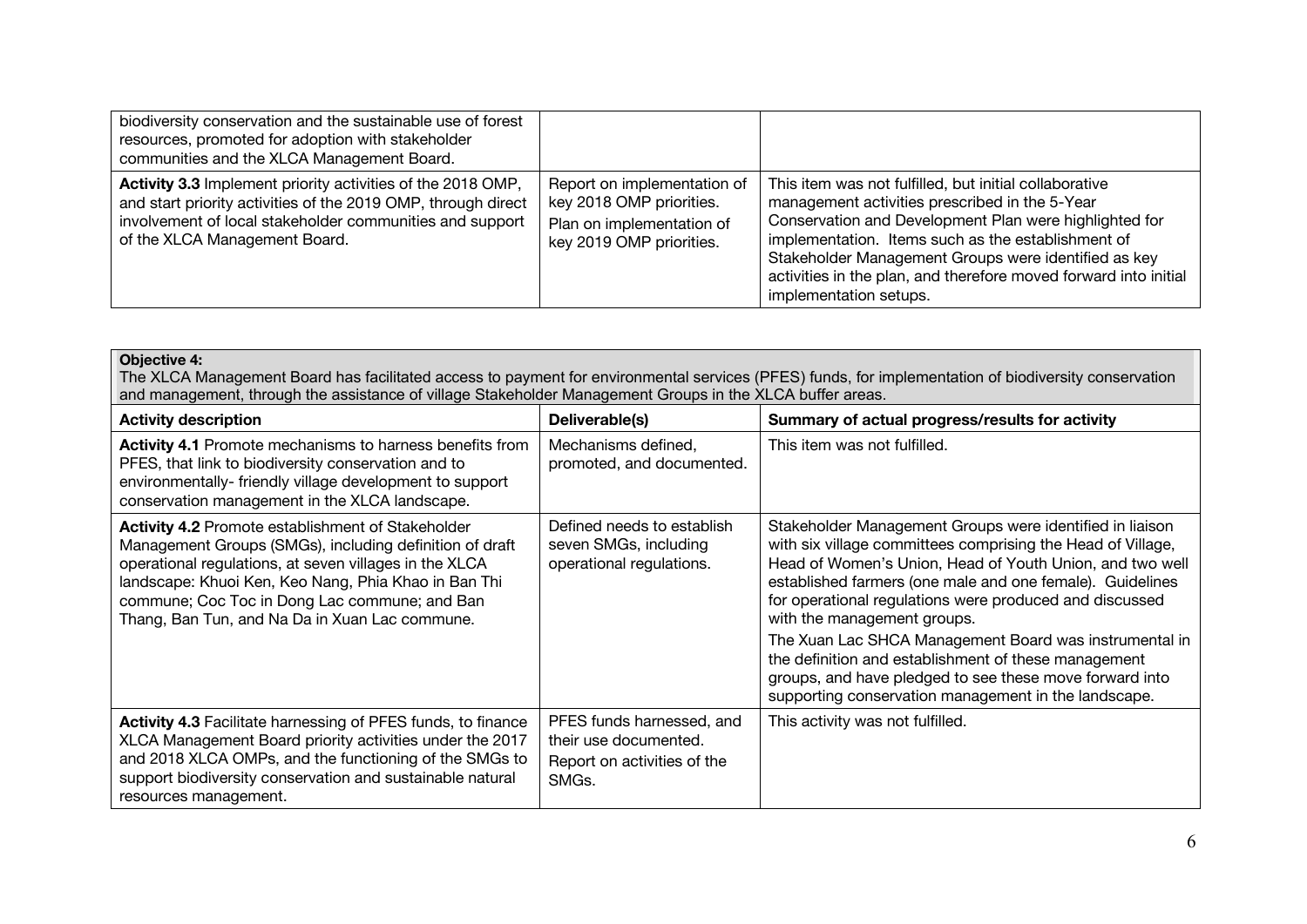| <b>Product</b>                       | <b>Description</b>                                                                                                                                                                                                                                                                                                                                                                     |  |
|--------------------------------------|----------------------------------------------------------------------------------------------------------------------------------------------------------------------------------------------------------------------------------------------------------------------------------------------------------------------------------------------------------------------------------------|--|
| <b>Conservation Needs Assessment</b> | Through a participatory workshop where both local<br>communities and protected area authorities work together,<br>participants define what are needs and measures needed to<br>further conservation purposes within the Nam Xuan Lac<br>SHCA landscape (ie. Core area and buffer areas).                                                                                               |  |
| <b>SWOT Strategy</b>                 | Definition of a further strategy to strengthen conservation<br>management action in the landscape of Nam Xuan Lac<br>SHCA, by defining Strengths, Weaknesses, Opportunities,<br>and Threats to the protected area and is natural resources.<br>The strategy defines measures to harness strengths,<br>address weaknesses, follow-up on opportunities, and stop<br>or mitigate threats. |  |
| Participatory planning mechanisms    | This involves the full involvement of local communities in<br>project workings, together with the participation of relevant<br>local government officers when defining strategies and<br>making plans.                                                                                                                                                                                 |  |
| Participatory mapping methods        | This involves the full involvement of local communities in<br>project workings, together with the participation of relevant<br>local government officers into the production of maps to the<br>protected area and its landscape.                                                                                                                                                       |  |
| Five-Year Forest Management Plan     | Five-year planning document to manage and develop the<br>target forests under community forest management,<br>highlighting conservation aspects of the forest. The plan is<br>produced by local communities themselves through<br>guidance and facilitation by PRCF, with participation of<br>commune authorities, for approval by the Na Hang district.                               |  |

### **7. Tools, products, methodologies resulting or contributing to results of this project**

#### **PART IV: Lessons, Sustainability, Safeguards, and Financing**

#### **8. Lessons Learned**

#### **Project Design Process**

The project was designed as a result of discussions with local stakeholder communities and government authorities, in particular communities of several villages in the landscape of the Nam Xuan Lac SHCA, and the Director of Bac Kan Forest Protection Department. Both parties confirmed interest and willingness to work on the various aspects of the project, and while the local communities did not default on their pledge, the government failed to follow-up. To carry out the project, PRCF had to change government partners, from Bac Kan FPD to Bac Kan DARD.

#### **Project Implementation**

The project was implemented with the full participation of stakeholder communities, relevant commune and district government agencies, the Nam Xuan Lac SHCA Management Board, and Bac Kan DARD. Experienced staff and consultants were engaged into technical aspects of implementation during the short project timeframe.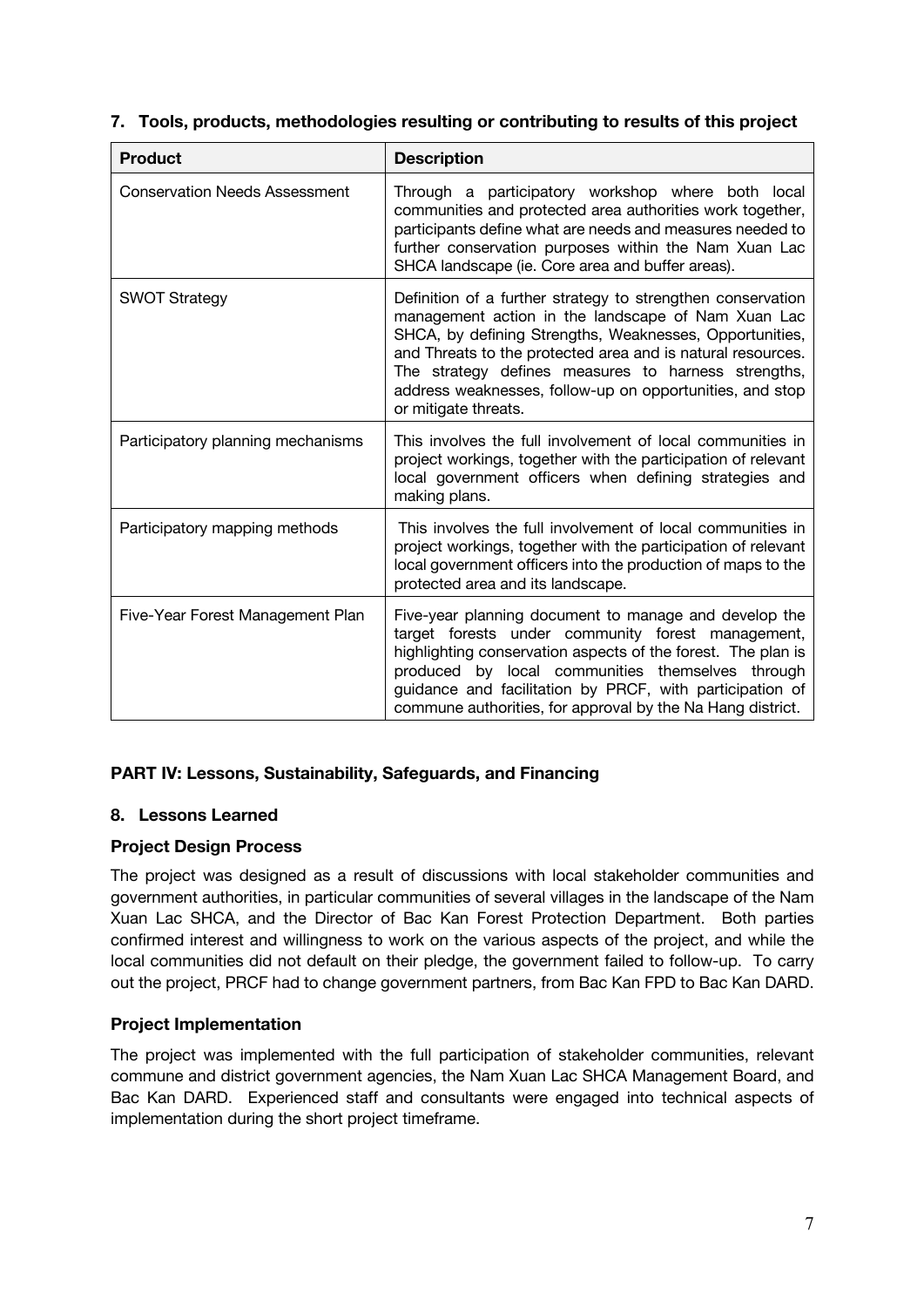### **9. Sustainability / Replication**

All planning and implementation aspects of the project are replicable, and can be used to support local communities to get involved in conservation management aspects. However, a pre-requisite is interest by local government authorities in allowing local communities to work in a collaborative management fashion.

#### **Summary of success/ challenges on project sustainability/ replicability**

In terms of success: the project was able to engage local communities and government authorities in definition and establishment of forest conservation and management measures. All project products were attained in a participatory manner were stakeholder villagers were fully involved, and PRCF (project) staff acted as facilitators and technical advisors into the process.

In terms of challenges: although the approach into community participation in conservation management was readily accepted by local authorities, who showed great interest, support, and participated in the project design, the process of securing the initial permissions for project implementation and thereafter approval of key technical documentation proved lengthier than what was expected.

#### **10. Safeguards**

#### **Implementation of required action related to social or environmental safeguards**

#### **1-Planned measures to mitigate impacts and assist affected groups and mechanisms to monitor safeguard issues**

The project design was discussed with village leaders of the six target villages during planning sessions at the site, when the project was submitted to CEPF as a concept for funding, through village meetings. There was no written document of consent to the project, but a general no objection and endorsement of it by the participants.

#### **Measures to avoid adverse impacts and culturally appropriate benefits**

- Periodical village meetings and consultations to learn about emerging socioeconomic issues or otherwise surfacing concerns from local communities regarding project impact to their socioeconomic standing.
- Periodical assessment of changes in socioeconomic standing of vulnerable households from a baseline.
- Quarterly dedicated social assessment meetings, and yearly workshop to discuss and resolve grievances through offset mechanisms such as inputs into forest livelihoods, agriculture livelihoods, or small-scale business development activities.

#### **Mechanism to monitor safeguard issues**

Monitoring of social safeguard issues took place on a regular basis through field visits to the project site, and through monthly reporting by project field staff, including any issues brought forth by the local communities as a result of monthly village meetings and consultations by project staff.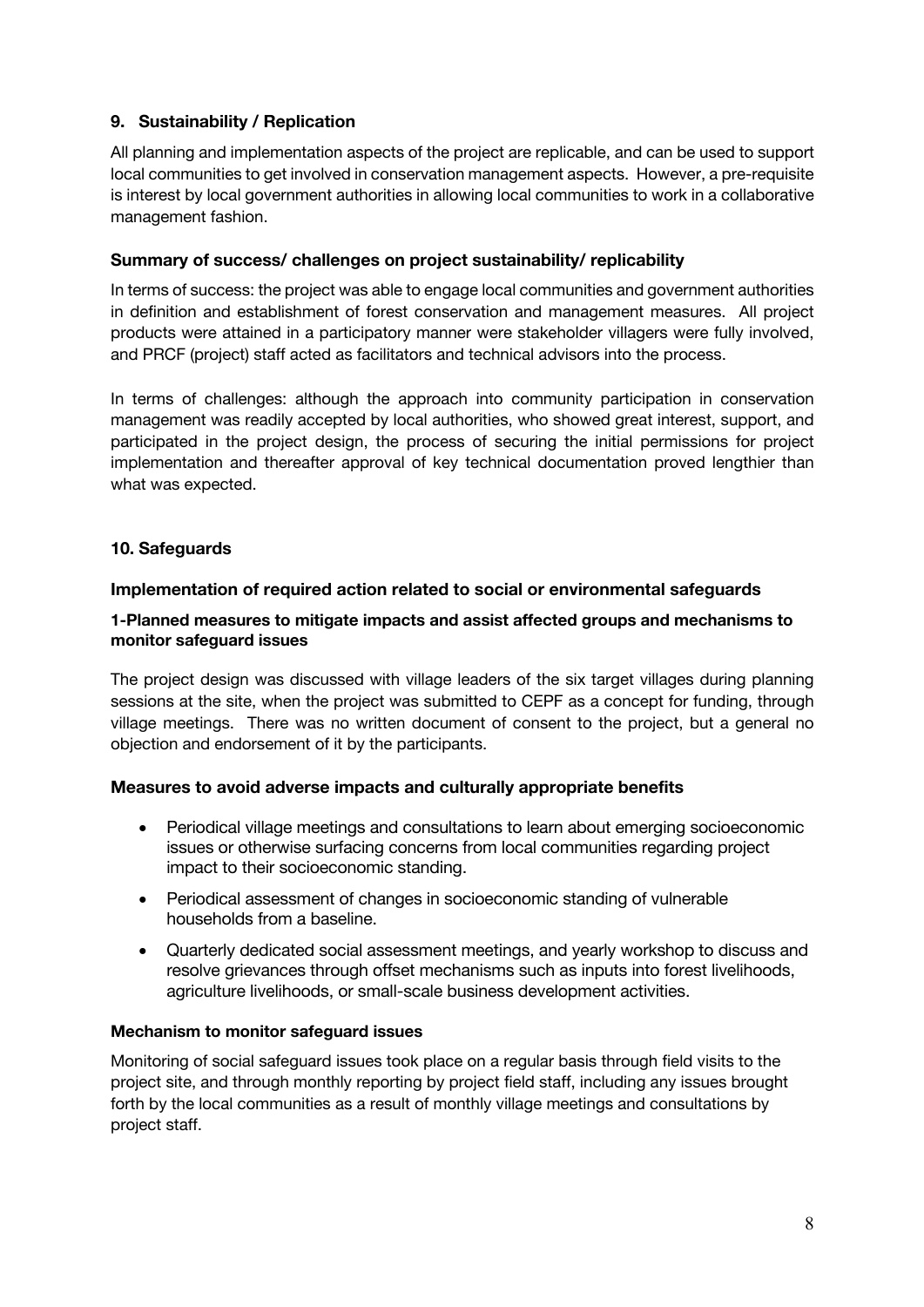#### **11. Additional Funding**

#### **Details on additional funding that supported this project**

**a. Total additional funding:** USD 3,500.0

#### **b. Type of funding: '**A'

| <b>Donor</b>                                       | <b>Funding</b><br><b>Type</b> | Amount<br><b>USD</b> | <b>Notes</b>                                                                                                                             |  |
|----------------------------------------------------|-------------------------------|----------------------|------------------------------------------------------------------------------------------------------------------------------------------|--|
| People Resources<br>and Conservation<br>Foundation | $A^{(1)(2)}$                  | 3,500.0              | a- Project conservation direction time<br>b- Project Team Leader time<br>c- Project field Officer time<br>Telephone/ Fax/ Internet<br>d- |  |

 $(1)$  A- Project Co-Financing (PRCF contributions to the project direct costs

(2) A- Project Co-Financing (PRCF in-kind contributions to the project direct costs)

#### **12. Additional Comments/Recommendations**

#### **Further comments/ recommendations**

The project was unable carry out all of its proposed activities, or to fulfill and deliver on all sought outputs, due the delayed process of securing endorsements and permits from the provincial government for project implementation.

Although the project had been originally designed together with the director of the Bac Kan Forest Protection Department (BK FPD) on the basis of previous PRCF work at the site and the province, by the time the project received approval for funding from CEPF, the BK FPD director had changed positions and his replacement was not familiar with the project concept, design, and strategy therefore rejecting it. Given the absolute rejection by BK FPD, PRCF approached Bac Kan Department of Agriculture and Rural Development (DARD) to receive endorsement. It took almost two years to negotiate between BK FPD and BK DARD, together with the Xuan lac SHCA Management Board for project acceptance. At the time of final provincial endorsement for project implementation through BK DARD there was little remaining time for project implementation.

The lesson learned/ recommendation is to work with more than one government agency when conceptualizing a project design, so that personnel changes will not affect project delivery.

### **PART IV: Impact at Portfolio and Global Level**

#### **13. Contribution to Portfolio Indicators**

No indicators specified

#### **(a) CEPF Portfolio Indicators and project contribution(s) to them**

| Indicator | <b>Narrative</b> |
|-----------|------------------|
|           |                  |
|           |                  |
|           |                  |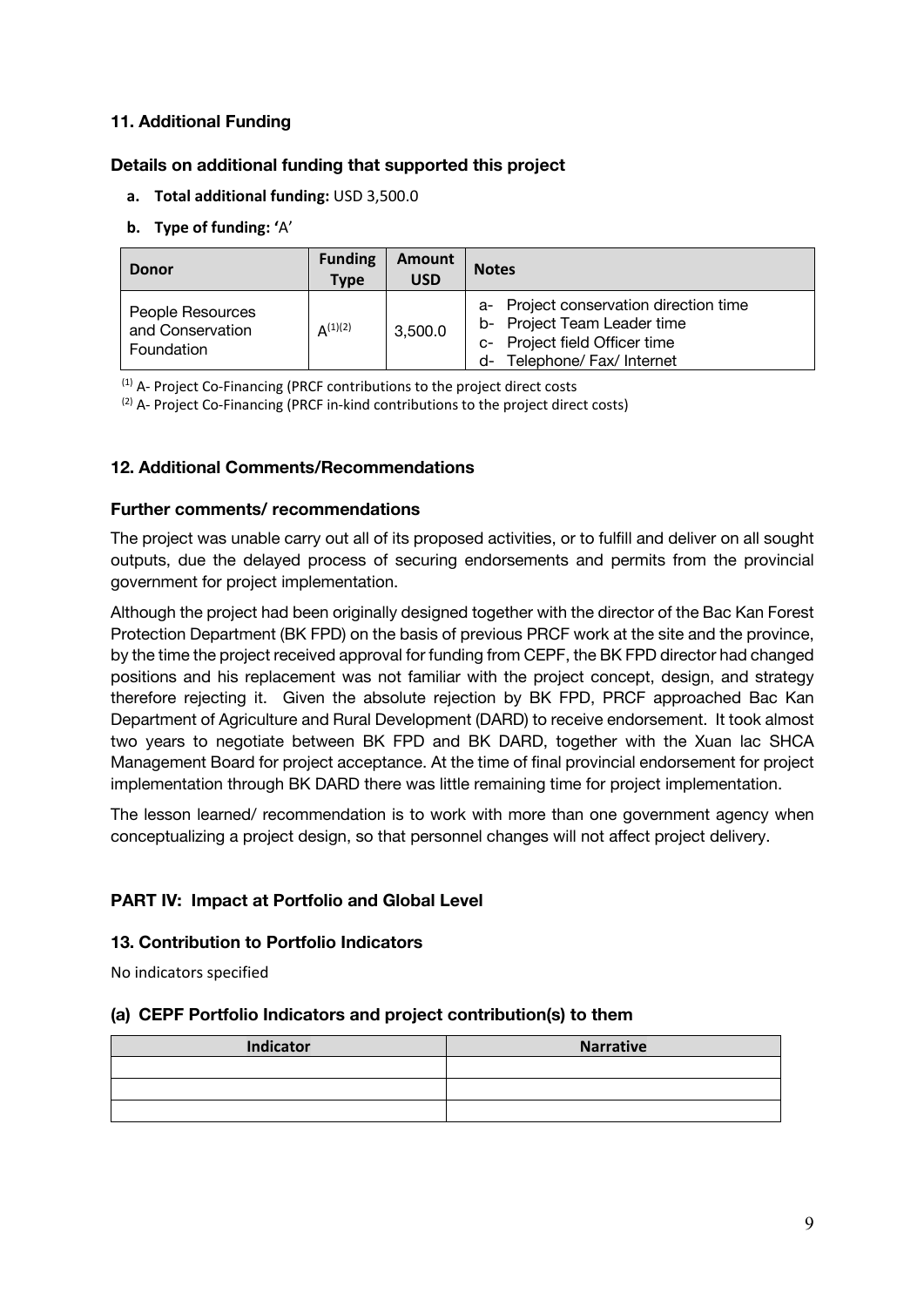#### **14. Contribution to Global Indicators**

#### **(b) Key Biodiversity Area Management Number of hectares of Key Biodiversity Areas (KBA) with improved management**

| Name of KBA               | # of Hectares with<br>strengthened<br>management * | Is the KBA Not protected,<br>partially protected or Fully<br>protected? Please select<br>one: NP/PP/FP |
|---------------------------|----------------------------------------------------|--------------------------------------------------------------------------------------------------------|
| Nam Xuan Lac SHCA (VNM10) | 4,700 ha(a)                                        | Fully Protected <sup>(b)</sup>                                                                         |
|                           |                                                    |                                                                                                        |

(a) It cannot be stated that there was a clear strengthening of conservation management at the protected area site, as only identification of needs and plans to strengthen conservation management were delivered through project implementation.

(b) The protected area is Fully Protected under government definitions, but in reality, there is a significant lack of conservation management present, and therefore the project to involve local communities through collaborative management measures.

#### **15. Protected Areas Number of hectares of protected areas created and/or expanded**

| Name of PA* | Country(s) | # of<br><b>Hectares</b> | Year of legal<br>declaration or<br>expansion | Longitude** | Latitude** |  |
|-------------|------------|-------------------------|----------------------------------------------|-------------|------------|--|
|             |            |                         |                                              |             |            |  |
|             |            |                         |                                              |             |            |  |

No protected areas created or expanded through this project

#### **16. Production landscape**

#### **Number of hectares of production landscapes with strengthened biodiversity management**

| <b>Name of Production</b><br>Landscape $(1)$ | # of $Ha^{(2)}$ | Latitude | Longitude | <b>Description of</b><br><b>Intervention</b> |
|----------------------------------------------|-----------------|----------|-----------|----------------------------------------------|
| Khuoi Ken village                            |                 | 22.2741  | 105.48368 | $CMGT^{(3)}$ Foundations                     |
| Keo Nang village                             |                 | 22.25267 | 105.49191 | <b>CMGT Foundations</b>                      |
| Phia Khao village                            |                 | 22.25919 | 105.52525 | <b>CMGT Foundations</b>                      |
| Coc Toc village                              |                 | 22.30878 | 105.56716 | <b>CMGT Foundations</b>                      |
| Na Da village                                |                 | 22.33313 | 105.52705 | <b>CMGT Foundations</b>                      |
| Ban Khan village                             |                 | 22.2741  | 105.48368 | <b>CMGT Foundations</b>                      |

 $<sup>(1)</sup>$  The production landscape does not have an official name. It corresponds to six target villages within three</sup> communes, located within the buffer zone to the protected areas. The CEPF Key Biodiversity Area is the Nam Xuan Lac SHCA (VNM10).

 $(2)$  There is no present information as to the area.

 $^{(3)}$  CMGT = Refers to Collaborative Management, which was initiated though the participatory process whereby local communities together with the protected area management board define conservation needs and then management measures for the Xuan Lac SHCA.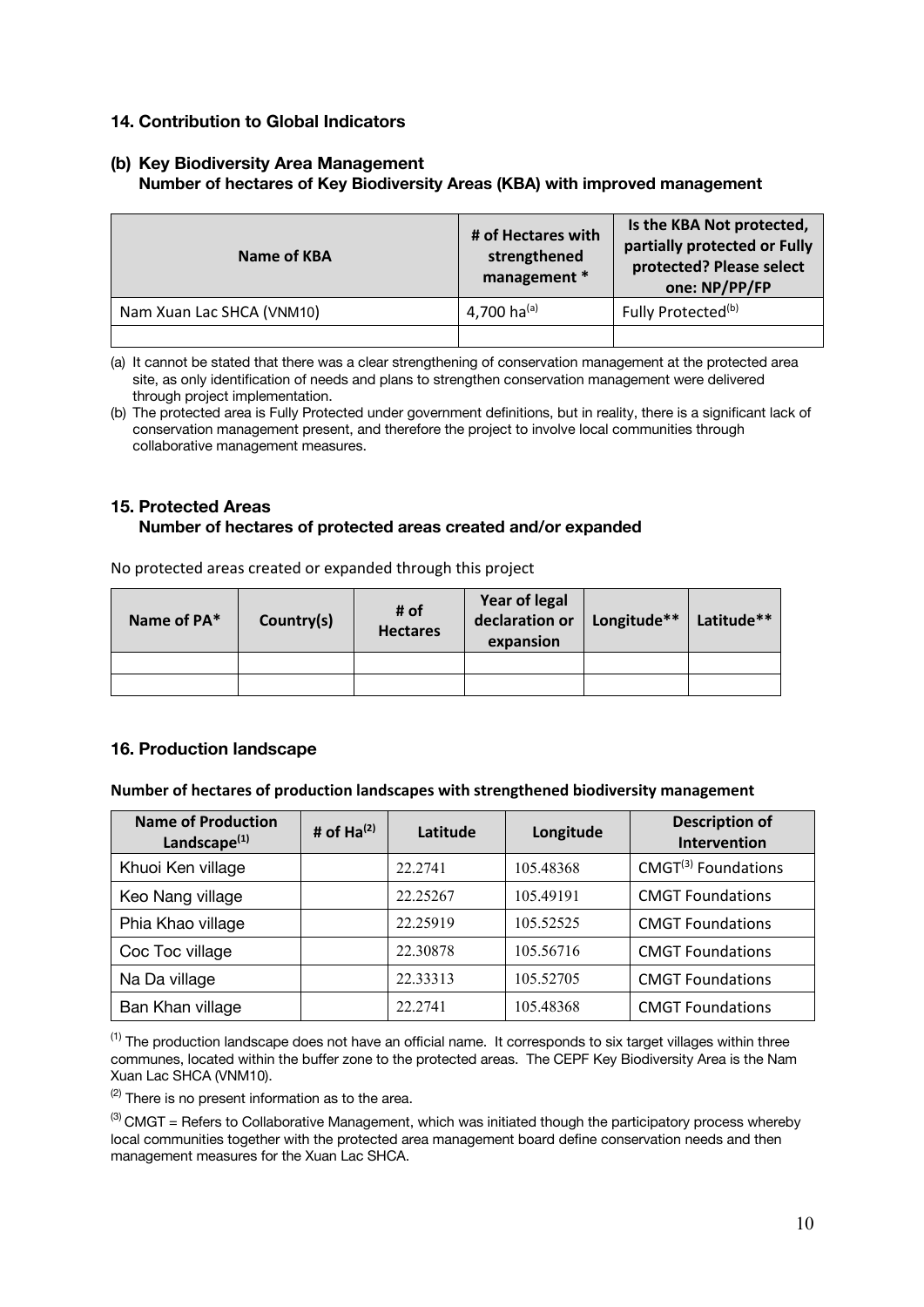### **17. Beneficiaries**

#### **17a. Total number of beneficiaries – Combined**

Report on the total number of women and the number of men that have benefited from formal training and increased income since the start of your project to project completion.

| Total # of men benefiting* | Total # of women benefiting* |
|----------------------------|------------------------------|
|                            |                              |

*\*This measurement was not taken during the course of the project*

| # of men benefiting from formal training* | # of women benefiting from formal training* |
|-------------------------------------------|---------------------------------------------|
|                                           |                                             |

*\*This measurement was not taken during the course of the project, but calculated on the basis of training workshops for conservation assessment and conservation planning*

#### **17b. Number of men and women benefitting from increased income**

| # of men benefiting from increased income* | # of women benefiting from increased<br>income <sup>*</sup> |
|--------------------------------------------|-------------------------------------------------------------|
|                                            |                                                             |

*\*Stakeholder communities will benefit from increased income in the future, but not just yet.*

#### **17c. Total number of beneficiaries – Combined**

| Total # of men benefiting* | Total # of women benefiting* |
|----------------------------|------------------------------|
|                            |                              |

*\*Stakeholder communities will benefit from increased income in the future, but not just yet.*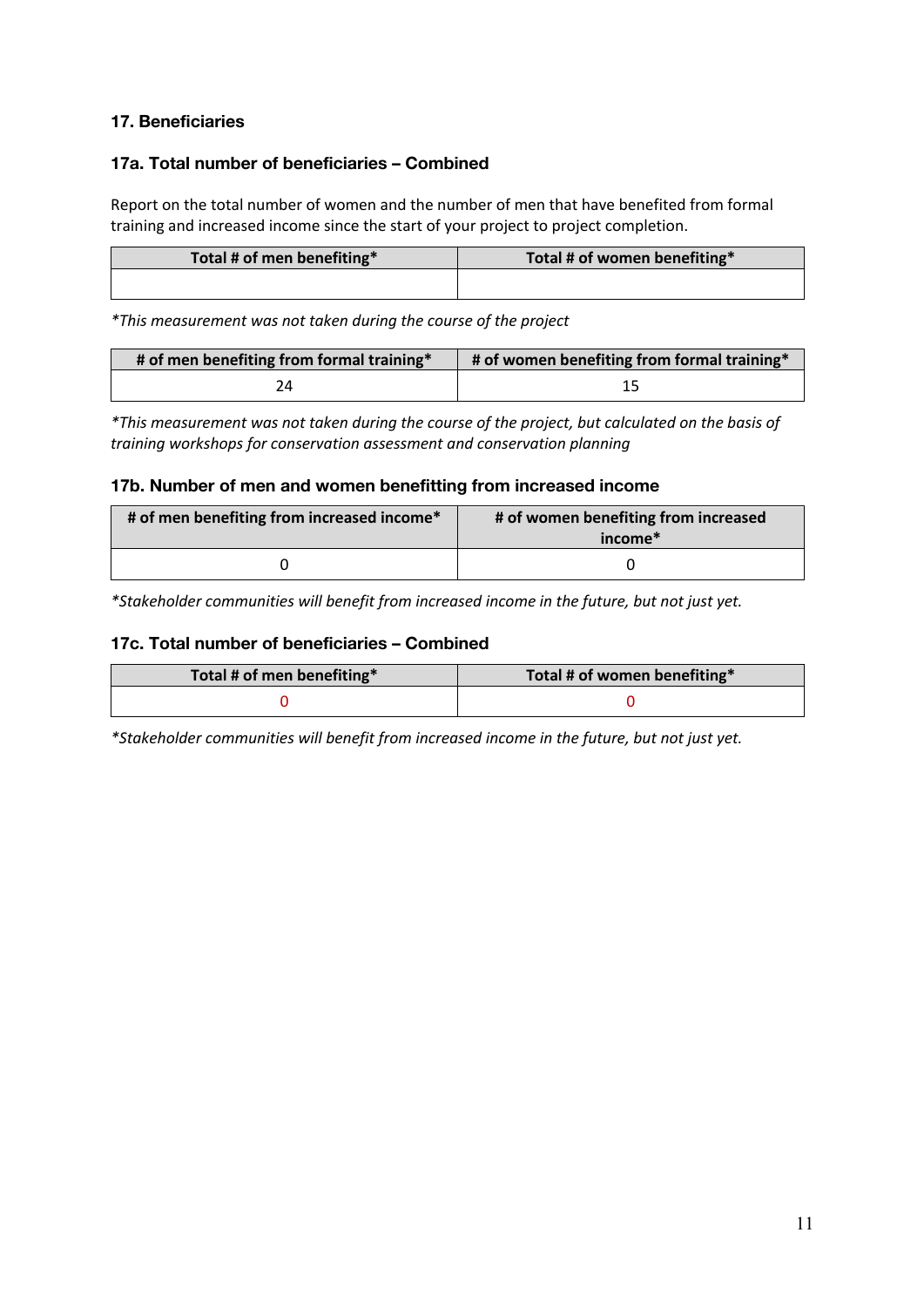# **18. Benefits to Communities**

| Name of              |                         | <b>Community Characteristics</b><br>Est. # of<br><b>Type of Benefit</b> |                           |                                |                 |                   |        |                                 |                         |                               |                                           |                                 |                      |                                                |                             |                              |                                       |                                          |                                     |
|----------------------|-------------------------|-------------------------------------------------------------------------|---------------------------|--------------------------------|-----------------|-------------------|--------|---------------------------------|-------------------------|-------------------------------|-------------------------------------------|---------------------------------|----------------------|------------------------------------------------|-----------------------------|------------------------------|---------------------------------------|------------------------------------------|-------------------------------------|
| <b>Community</b>     |                         | (mark with x)                                                           |                           |                                |                 |                   |        |                                 | (mark with x)           |                               |                                           |                                 |                      |                                                |                             |                              |                                       | <b>Beneficiari</b>                       |                                     |
|                      |                         |                                                                         |                           |                                |                 |                   |        |                                 |                         |                               |                                           |                                 |                      |                                                |                             |                              |                                       | es                                       |                                     |
|                      | Subsistence economy     | Small landowners                                                        | Indigenous/ethnic peoples | Pastoralists / nomadic peoples | Recent migrants | Urban communities | Other* | Increased access to clean water | Increased food security | energy<br>Increased access to | public services<br>access to<br>Increased | Increased resilience to climate | Improved land tenure | Improved recognition of traditional<br>سمساعطه | Improved representation and | Improved access to ecosystem | of households benefiting<br>$\ddot{}$ | of men and boys benefitting<br>$\ddot{}$ | girls benefitting<br># of women and |
| Khuoi Ken<br>village | $\sf X$                 | X                                                                       | X                         |                                |                 |                   |        |                                 |                         |                               |                                           |                                 | X                    | X                                              | Χ                           | X                            |                                       |                                          |                                     |
| Keo Nang<br>village  | $\overline{\mathsf{X}}$ | X                                                                       | X                         |                                |                 |                   |        |                                 |                         |                               |                                           |                                 | X                    | X                                              | X                           | X                            |                                       |                                          |                                     |
| Phia Khao<br>village | $\overline{\mathsf{X}}$ | X                                                                       | X                         |                                |                 |                   |        |                                 |                         |                               |                                           |                                 | X                    | X                                              | X                           | X                            |                                       |                                          |                                     |
| Coc Toc<br>village   | $\sf X$                 | X                                                                       | X                         |                                |                 |                   |        |                                 |                         |                               |                                           |                                 | Χ                    | X                                              | X                           | X                            |                                       |                                          |                                     |
| Na Da<br>village     | X                       | X                                                                       | X                         |                                |                 |                   |        |                                 |                         |                               |                                           |                                 | X                    | X                                              | X                           | X                            |                                       |                                          |                                     |
| Ban Khan<br>village  | X                       | X                                                                       | Χ                         |                                |                 |                   |        |                                 |                         |                               |                                           |                                 | X                    | Χ                                              | Χ                           | X                            |                                       |                                          |                                     |

# **18a. Information for communities benefited from project start to project completion**

# **18b. Geolocation of each community**

| <b>Name of Community</b> | <b>HHs</b>              | Latitude | Longitude |
|--------------------------|-------------------------|----------|-----------|
| Khuoi Ken village        | 16 HH 76 PP (100% Dao)  | 22.2741  | 105.48368 |
| Keo Nang village         | 52 HH 240 HH (100% Dao) | 22.25267 | 105.49191 |
| Phia Khao village        | 16 HH 78 PP (100% Dao)  | 22.25919 | 105.52525 |
| Coc Toc village          | 47 HH 188 PP 100% Tay)  | 22.30878 | 105.56716 |
| Na Da village            | 57 HH 270 PP (100% Dao) | 22.33313 | 105.52705 |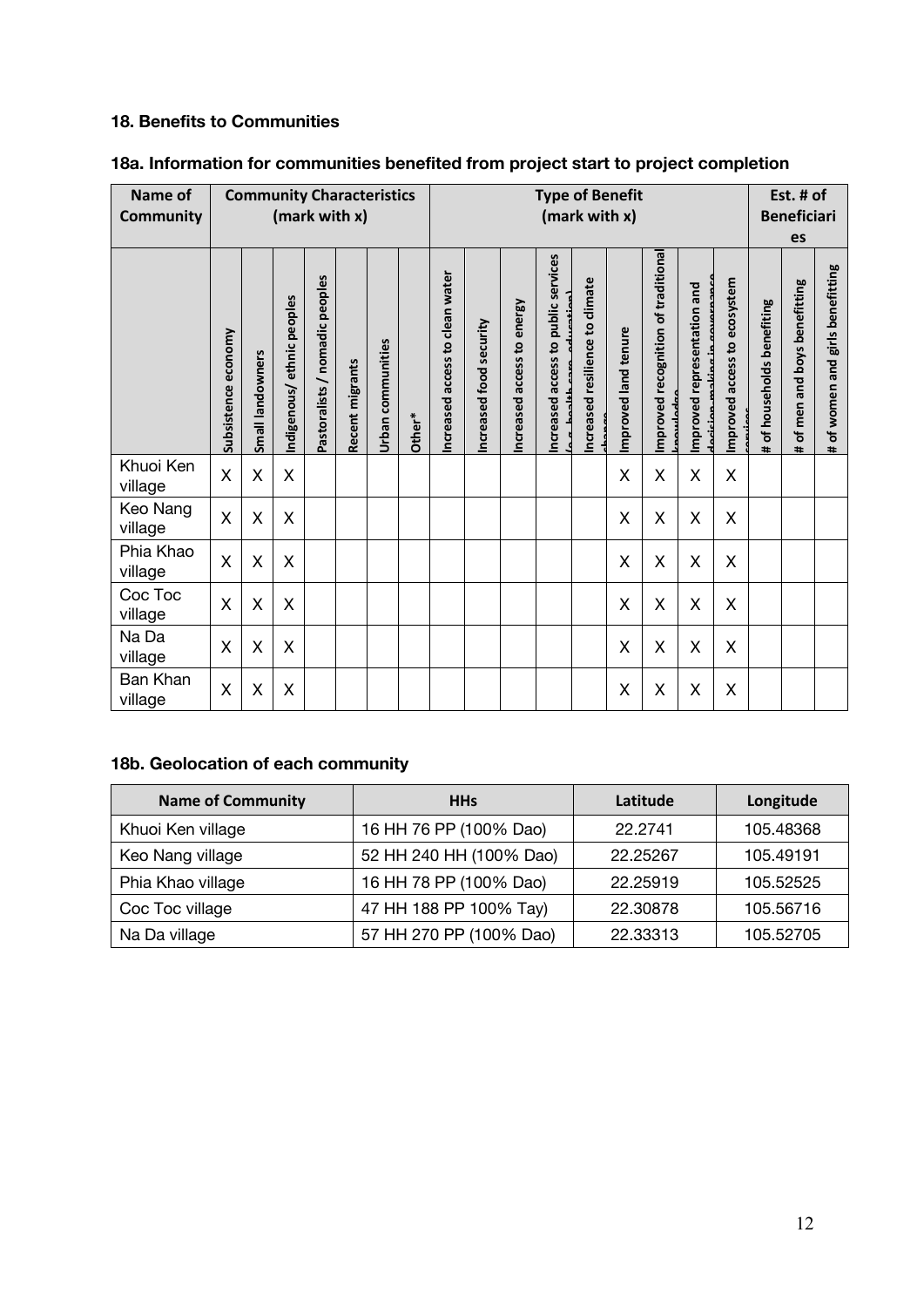## **19. Policies, Laws and Regulations**

Not applicable under this CEPF Grant

#### **19a. Name, scope and topic of the policy, law or regulation**

| <b>No</b> |                                                          |       | <b>Scope</b><br>(mark<br>with $x$ ) |                        | Topic(s) addressed (mark with x) |         |                         |           |        |           |          |                                   |                 |           |                           |                       |         |                |                |
|-----------|----------------------------------------------------------|-------|-------------------------------------|------------------------|----------------------------------|---------|-------------------------|-----------|--------|-----------|----------|-----------------------------------|-----------------|-----------|---------------------------|-----------------------|---------|----------------|----------------|
|           | Name of<br>Law,<br><b>Policy or</b><br><b>Regulation</b> | Local | National                            | Regional/International | Agriculture                      | Climate | Management<br>Ecosystem | Education | Energy | Fisheries | Forestry | Quarrying<br>and<br><b>Mining</b> | Planning/Zoning | Pollution | <b>Areas</b><br>Protected | Protection<br>Species | Tourism | Transportation | Wildlife Trade |
| 1         |                                                          |       |                                     |                        |                                  |         |                         |           |        |           |          |                                   |                 |           |                           |                       |         |                |                |
| 2         |                                                          |       |                                     |                        |                                  |         |                         |           |        |           |          |                                   |                 |           |                           |                       |         |                |                |

#### **19b. For each law, policy or regulation listed above, please provide the requested information in accordance with its assigned number.**

| No. | Country(s) | Date enacted/<br>amended<br>MM/DD/YYYY | <b>Expected</b><br>impact | Action that you performed to achieve<br>this change |
|-----|------------|----------------------------------------|---------------------------|-----------------------------------------------------|
|     |            |                                        |                           |                                                     |
|     |            |                                        |                           |                                                     |